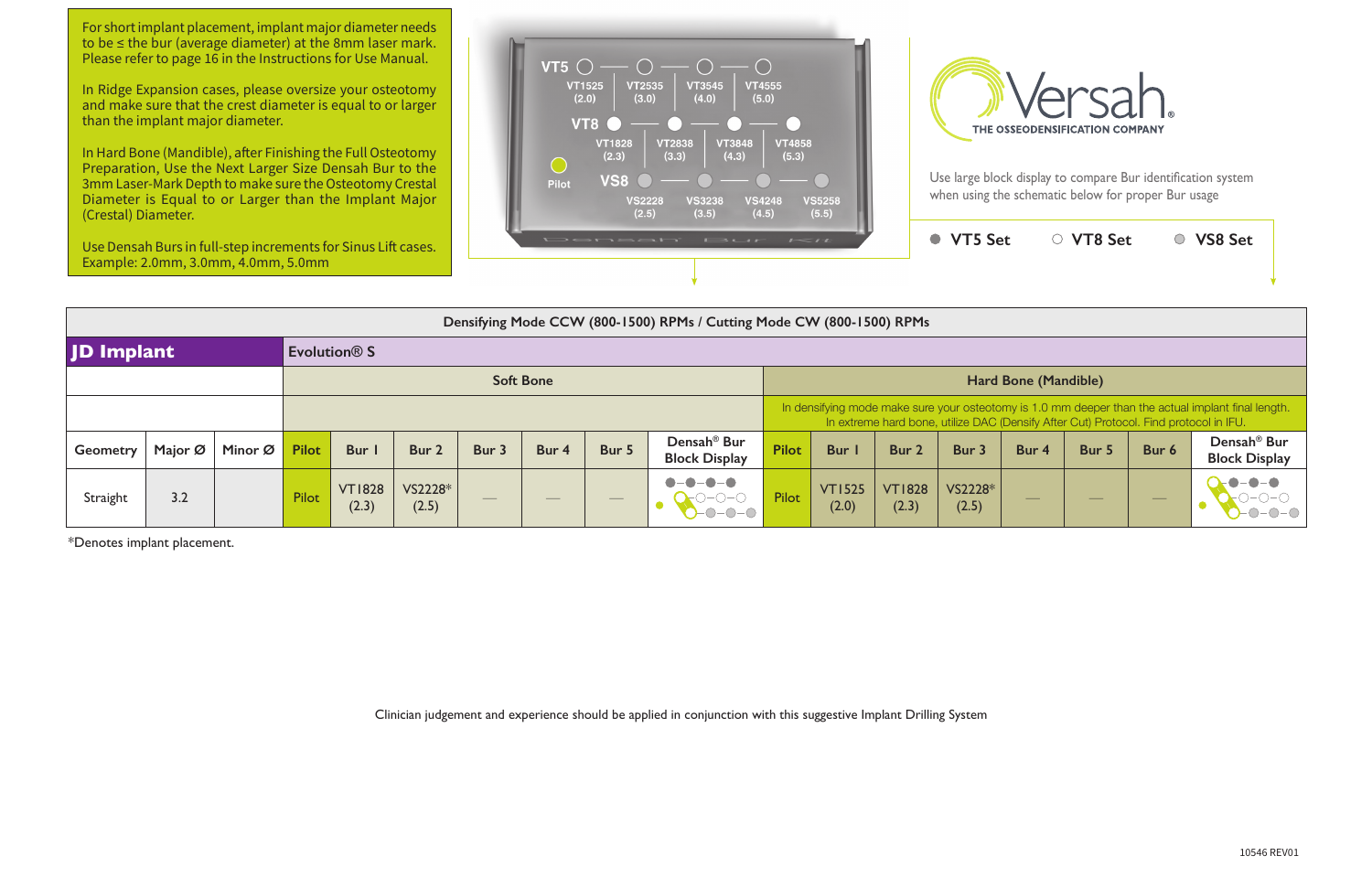**VT5 Set VT8 Set VS8 Set**

For short implant placement, implant major diameter needs to be ≤ the bur (average diameter) at the 8mm laser mark. Please refer to page 16 in the Instructions for Use Manual.

Use Densah Burs in full-step increments for Sinus Lift cases. Example:  $2.0$ mm,  $3.0$ mm,  $4.0$ mm,  $5.0$ mm





In Ridge Expansion cases, please oversize your osteotomy and make sure that the crest diameter is equal to or larger than the implant major diameter.

In Hard Bone (Mandible), after Finishing the Full Osteotomy Preparation, Use the Next Larger Size Densah Bur to the 3mm Laser-Mark Depth to make sure the Osteotomy Crestal Diameter is Equal to or Larger than the Implant Major (Crestal) Diameter.

|                                                   | $\sum_{i=1}^{n}$                                                      |         |              |                        |                        |                        |                          |                                                                                                                                                                                                                                                                                                                                                                                                                                                                            |                                                 |                                                                                                                                                                                             |                        |                        |                        |                        |                        |                          |                          |                                                 |  |
|---------------------------------------------------|-----------------------------------------------------------------------|---------|--------------|------------------------|------------------------|------------------------|--------------------------|----------------------------------------------------------------------------------------------------------------------------------------------------------------------------------------------------------------------------------------------------------------------------------------------------------------------------------------------------------------------------------------------------------------------------------------------------------------------------|-------------------------------------------------|---------------------------------------------------------------------------------------------------------------------------------------------------------------------------------------------|------------------------|------------------------|------------------------|------------------------|------------------------|--------------------------|--------------------------|-------------------------------------------------|--|
|                                                   | Densifying Mode CCW (800-1500) RPMs / Cutting Mode CW (800-1500) RPMs |         |              |                        |                        |                        |                          |                                                                                                                                                                                                                                                                                                                                                                                                                                                                            |                                                 |                                                                                                                                                                                             |                        |                        |                        |                        |                        |                          |                          |                                                 |  |
| <b>JD Implant</b><br>Evolution® & Evolution® Plus |                                                                       |         |              |                        |                        |                        |                          |                                                                                                                                                                                                                                                                                                                                                                                                                                                                            |                                                 |                                                                                                                                                                                             |                        |                        |                        |                        |                        |                          |                          |                                                 |  |
|                                                   |                                                                       |         |              |                        |                        | <b>Soft Bone</b>       |                          |                                                                                                                                                                                                                                                                                                                                                                                                                                                                            |                                                 |                                                                                                                                                                                             |                        |                        | Hard Bone (Mandible)   |                        |                        |                          |                          |                                                 |  |
|                                                   |                                                                       |         |              |                        |                        |                        |                          |                                                                                                                                                                                                                                                                                                                                                                                                                                                                            |                                                 | In densifying mode make sure your osteotomy is 1.0 mm deeper than the actual implant final length.<br>In extreme hard bone, utilize DAC (Densify After Cut) Protocol. Find protocol in IFU. |                        |                        |                        |                        |                        |                          |                          |                                                 |  |
| <b>Geometry</b>                                   | Major Ø                                                               | Minor Ø | <b>Pilot</b> | Bur I                  | Bur 2                  | Bur 3                  | Bur 4                    | Bur 5                                                                                                                                                                                                                                                                                                                                                                                                                                                                      | Densah <sup>®</sup> Bur<br><b>Block Display</b> | <b>Pilot</b>                                                                                                                                                                                | Bur                    | Bur 2                  | Bur 3                  | Bur 4                  | Bur 5                  | Bur 6                    | Bur 7                    | Densah <sup>®</sup> Bur<br><b>Block Display</b> |  |
| Straight                                          | 3.9                                                                   |         | Pilot        | <b>VT1828</b><br>(2.3) | <b>VT2838</b><br>(3.3) | VS3238*<br>(3.5)       |                          | $\overbrace{\phantom{aaaaa}}^{x}$                                                                                                                                                                                                                                                                                                                                                                                                                                          | 0-0<br>$O-O-O-O$                                | Pilot                                                                                                                                                                                       | <b>VT1828</b><br>(2.3) | <b>VT2838</b><br>(3.3) | VS3238*<br>(3.5)       | __                     |                        | $\overline{\phantom{a}}$ | $\hspace{0.05cm}$        | $-\bigcirc$                                     |  |
| Straight                                          | 4.3                                                                   |         | Pilot        | <b>VT1828</b><br>(2.3) | <b>VT2838</b><br>(3.3) | VS3238*<br>(3.5)       | $\overline{\phantom{a}}$ | $\hspace{0.05cm}$                                                                                                                                                                                                                                                                                                                                                                                                                                                          | $O-O-O-O$                                       | Pilot                                                                                                                                                                                       | <b>VT1828</b><br>(2.3) | <b>VT2838</b><br>(3.3) | VS3238*<br>(3.5)       |                        |                        | __                       | $\hspace{0.1cm} -$       | $-O$ - $O$                                      |  |
| Straight                                          | 5.0                                                                   |         | Pilot        | <b>VT1828</b><br>(2.3) | <b>VT2838</b><br>(3.3) | <b>VT3848</b><br>(4.3) | VS4248*<br>(4.5)         | $\frac{1}{2} \left( \frac{1}{2} \right) \left( \frac{1}{2} \right) \left( \frac{1}{2} \right) \left( \frac{1}{2} \right) \left( \frac{1}{2} \right) \left( \frac{1}{2} \right) \left( \frac{1}{2} \right) \left( \frac{1}{2} \right) \left( \frac{1}{2} \right) \left( \frac{1}{2} \right) \left( \frac{1}{2} \right) \left( \frac{1}{2} \right) \left( \frac{1}{2} \right) \left( \frac{1}{2} \right) \left( \frac{1}{2} \right) \left( \frac{1}{2} \right) \left( \frac$ | $O-O-O-O$                                       | Pilot                                                                                                                                                                                       | <b>VT1828</b><br>(2.3) | <b>VT2535</b><br>(3.0) | <b>VT2838</b><br>(3.3) | <b>VT3545</b><br>(4.0) | <b>VT3848</b><br>(4.3) | VS4248*<br>(4.5)         | $\overline{\phantom{m}}$ | $\bullet$<br>$\bigcirc$ - $\bigcirc$            |  |
| Straight                                          | 6.0                                                                   |         | Pilot        | <b>VT1828</b><br>(2.3) | <b>VT2838</b><br>(3.3) | <b>VT3848</b><br>(4.3) | <b>VT4858</b><br>(5.3)   | VS5258*<br>(5.5)                                                                                                                                                                                                                                                                                                                                                                                                                                                           | -0-0<br>$ \bigcirc$ $ \bigcirc$                 | Pilot                                                                                                                                                                                       | <b>VT1828</b><br>(2.3) | <b>VT2838</b><br>(3.3) | <b>VT3545</b><br>(4.0) | <b>VT3848</b><br>(4.3) | <b>VT4555</b><br>(5.0) | <b>VT4858</b><br>(5.3)   | VS5258*<br>(5.5)         | $\bullet$<br>-0                                 |  |

\*Denotes implant placement.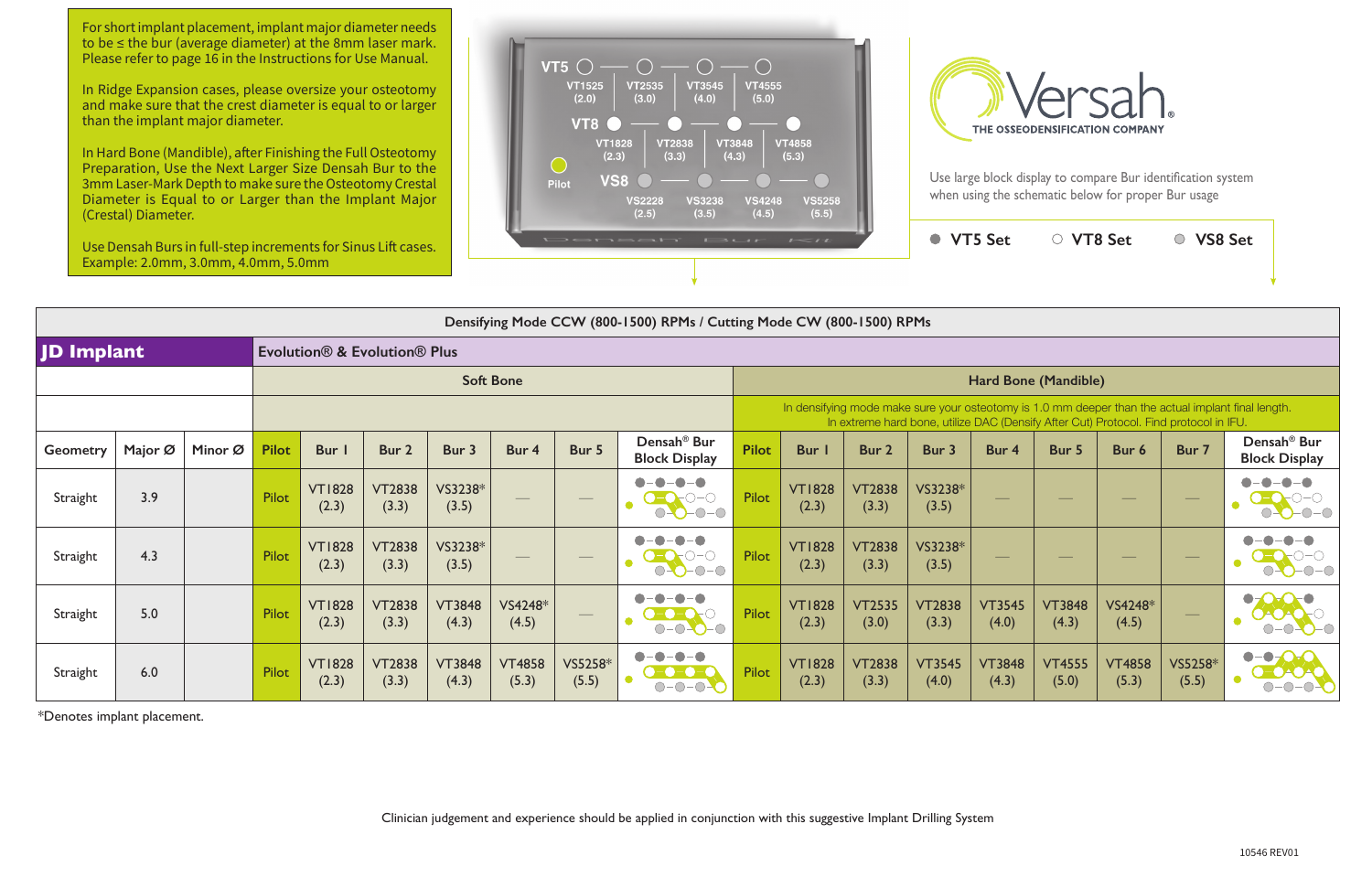Clinician judgement and experience should be applied in conjunction with this suggestive Implant Drilling System

For short implant placement, implant major diameter needs to be ≤ the bur (average diameter) at the 8mm laser mark. Please refer to page 16 in the Instructions for Use Manual.

In Ridge Expansion cases, please oversize your osteotomy and make sure that the crest diameter is equal to or larger than the implant major diameter.

In Hard Bone (Mandible), after Finishing the Full Osteotomy Preparation, Use the Next Larger Size Densah Bur to the 3mm Laser-Mark Depth to make sure the Osteotomy Crestal Diameter is Equal to or Larger than the Implant Major (Crestal) Diameter.





| Use Densah Burs in full-step increments for Sinus Lift cases.<br>Example: 2.0mm, 3.0mm, 4.0mm, 5.0mm |                            |         |              |                        |                        |                        | Densah' Bur<br>$\sim$ |                   |                                                 |                                                                                                                                                                                             |                        |                        |                        | <b>VT5 Set</b>         | ○ VT8 Set              |                        | <b>VS8 Set</b><br>$\bigcirc$ |                                                 |  |
|------------------------------------------------------------------------------------------------------|----------------------------|---------|--------------|------------------------|------------------------|------------------------|-----------------------|-------------------|-------------------------------------------------|---------------------------------------------------------------------------------------------------------------------------------------------------------------------------------------------|------------------------|------------------------|------------------------|------------------------|------------------------|------------------------|------------------------------|-------------------------------------------------|--|
|                                                                                                      |                            |         |              |                        |                        |                        |                       |                   |                                                 |                                                                                                                                                                                             |                        |                        |                        |                        |                        |                        |                              |                                                 |  |
| Densifying Mode CCW (800-1500) RPMs / Cutting Mode CW (800-1500) RPMs                                |                            |         |              |                        |                        |                        |                       |                   |                                                 |                                                                                                                                                                                             |                        |                        |                        |                        |                        |                        |                              |                                                 |  |
|                                                                                                      | JD Implant<br><b>OCTA®</b> |         |              |                        |                        |                        |                       |                   |                                                 |                                                                                                                                                                                             |                        |                        |                        |                        |                        |                        |                              |                                                 |  |
| <b>Soft Bone</b>                                                                                     |                            |         |              |                        |                        |                        |                       |                   |                                                 | Hard Bone (Mandible)                                                                                                                                                                        |                        |                        |                        |                        |                        |                        |                              |                                                 |  |
|                                                                                                      |                            |         |              |                        |                        |                        |                       |                   |                                                 | In densifying mode make sure your osteotomy is 1.0 mm deeper than the actual implant final length.<br>In extreme hard bone, utilize DAC (Densify After Cut) Protocol. Find protocol in IFU. |                        |                        |                        |                        |                        |                        |                              |                                                 |  |
| <b>Geometry</b>                                                                                      | Major Ø                    | Minor Ø | <b>Pilot</b> | Bur                    | Bur 2                  | Bur 3                  | Bur 4                 | Bur 5             | Densah <sup>®</sup> Bur<br><b>Block Display</b> | <b>Pilot</b>                                                                                                                                                                                | Bur                    | Bur 2                  | Bur 3                  | Bur 4                  | Bur 5                  | Bur 6                  | Bur 7                        | Densah <sup>®</sup> Bur<br><b>Block Display</b> |  |
| Straight                                                                                             | 3.7                        |         | Pilot        | <b>VT1828</b><br>(2.3) | VT2535*<br>(3.0)       | $\hspace{0.05cm}$      | $\frac{1}{1}$         | $\hspace{0.05cm}$ | $O$ -0-0-0<br>$O-O-O-O$                         | Pilot                                                                                                                                                                                       | <b>VT1828</b><br>(2.3) | <b>VT2838</b><br>(3.3) | VS3238*<br>(3.5)       |                        |                        |                        | $\hspace{0.1cm} -$           |                                                 |  |
| Straight                                                                                             | 4.3                        |         | Pilot        | <b>VT1828</b><br>(2.3) | <b>VT2838</b><br>(3.3) | VS3238*<br>(3.5)       |                       |                   | -0<br>0-0<br>$O-O-O-O$                          | Pilot                                                                                                                                                                                       | <b>VT1828</b><br>(2.3) | <b>VT2838</b><br>(3.3) | VS3238*<br>(3.5)       |                        |                        |                        |                              | $-O$ - $O$                                      |  |
| Straight                                                                                             | 5.0                        |         | Pilot        | <b>VT1828</b><br>(2.3) | <b>VT2838</b><br>(3.3) | <b>VT3848</b><br>(4.3) | VS4248*<br>(4.5)      | $\hspace{0.05cm}$ | $O-O-O-O$                                       | Pilot                                                                                                                                                                                       | <b>VT1828</b><br>(2.3) | <b>VT2535</b><br>(3.0) | <b>VT2838</b><br>(3.3) | <b>VT3545</b><br>(4.0) | <b>VT3848</b><br>(4.3) | <b>VS4248</b><br>(4.5) | $\overline{\phantom{m}}$     | $\bullet$                                       |  |

\*Denotes implant placement.